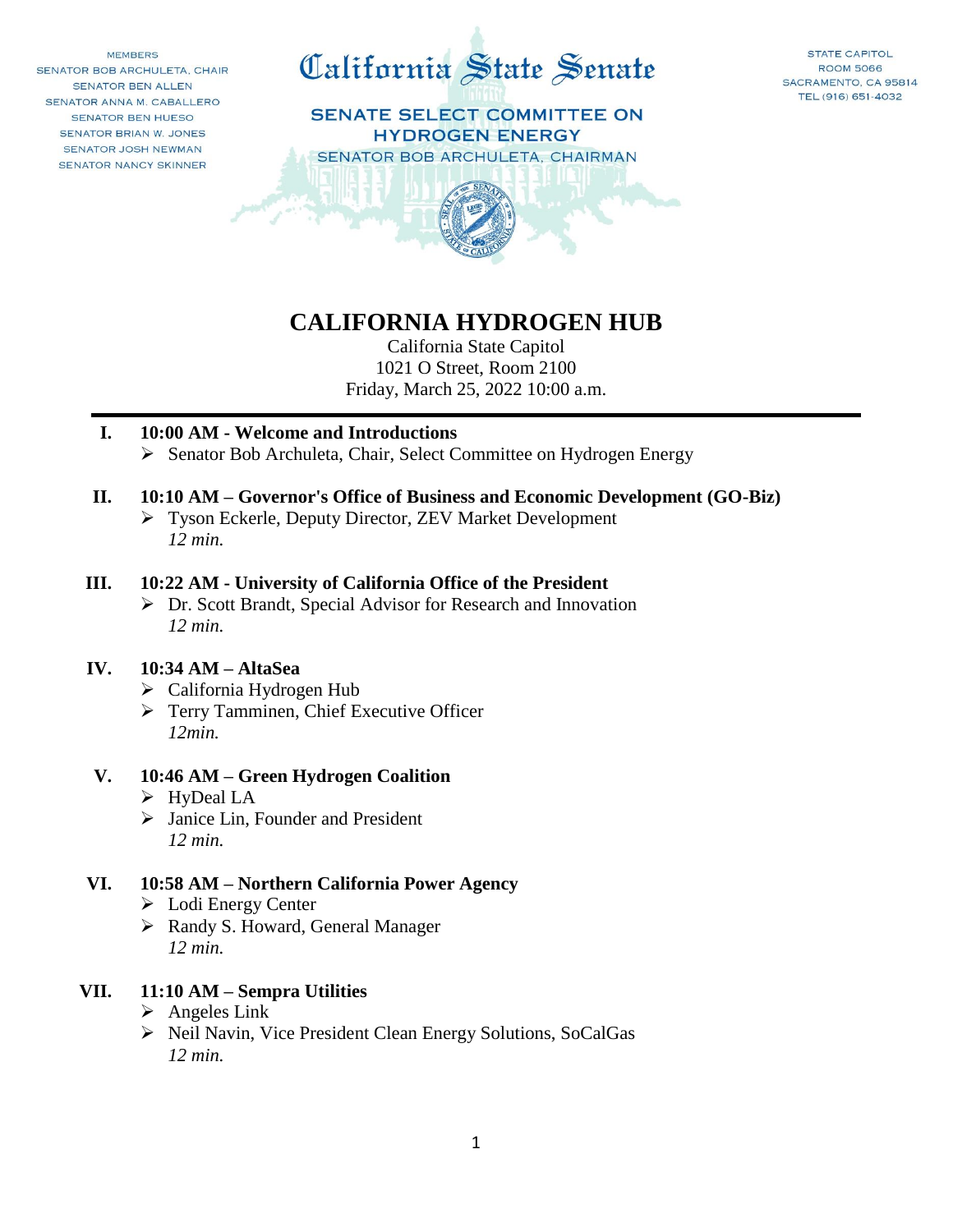- **VIII. 11:22 AM – Sunline Transit Agency** Lauren Skiver, CEO/General Manager *12min.*
	- **IX. 11:34 AM – California Hydrogen Coalition** Teresa Cooke, Executive Director *12 min.*
	- **X. 11:46 - Committee Members Q&A**
	- **XI. Public Testimony**
- **XII. Close Out**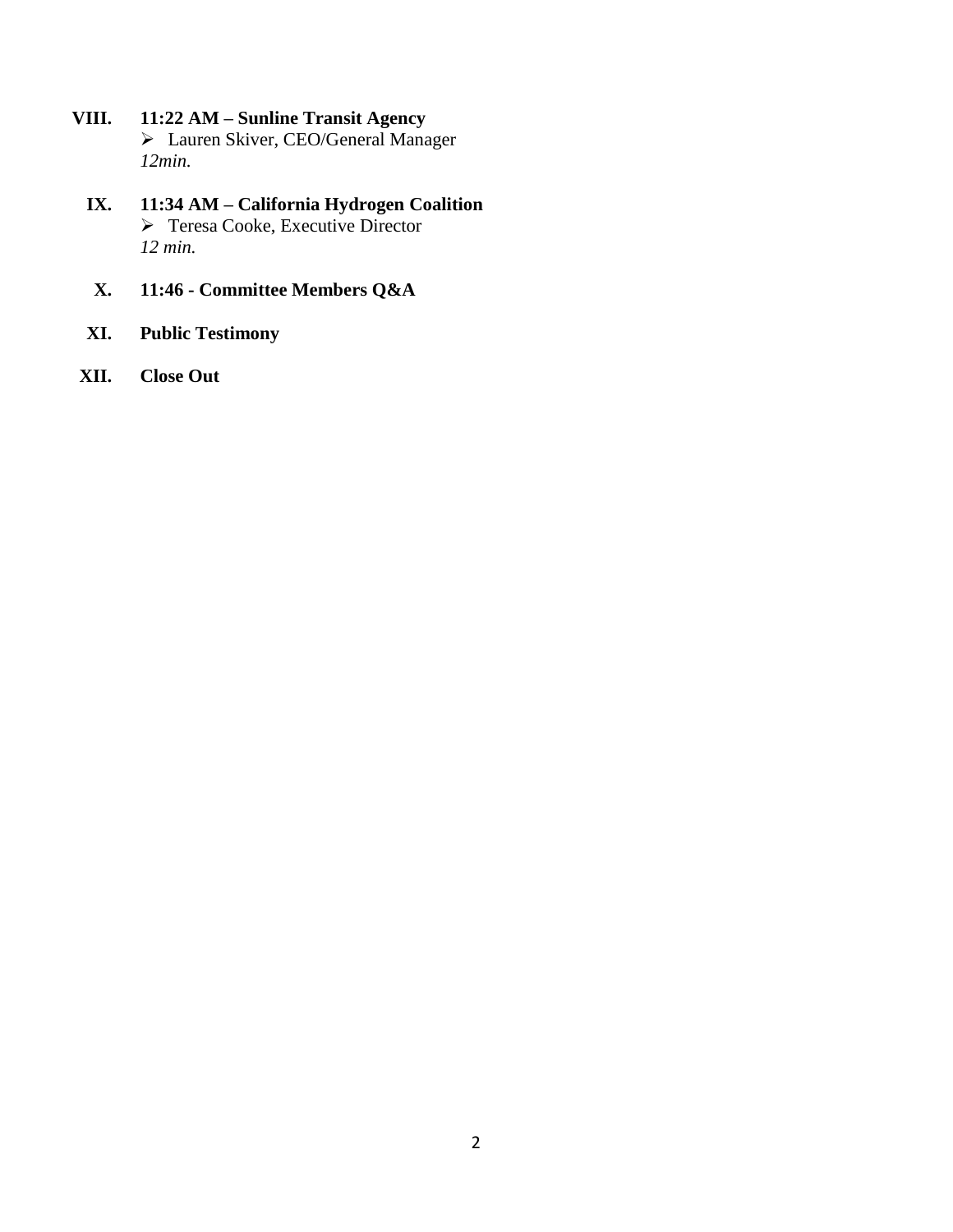# **BACKGROUND**

## **What is a Hydrogen Hub?**

*The Infrastructure Investment and Jobs Act, commonly known as the Bipartisan Infrastructure Bill, includes \$9.5 billion for clean hydrogen programs.*

**Regional Clean Hydrogen Hubs** provides \$8 billion to develop at least four large-scale hydrogen production and utilization projects across the country.

**Clean Hydrogen Electrolysis Program** provides \$1 billion for demonstration, commercialization, and deployment of electrolyzer systems.

**Clean Hydrogen Manufacturing and Recycling** provides \$500,000,000 to support a clean hydrogen domestic supply chain.

**Clean Hydrogen Research and Development Program** re-establishes and expands DOE's hydrogen office.

**Clean Hydrogen Strategy and Roadmap** directs the development of the first U.S. national strategy to facilitate a clean hydrogen economy.

**Clean Hydrogen Production Qualifications** directs the development of a clean hydrogen production carbon intensity standard.

# **Regional Clean Hydrogen Hub Program**

*"a network of clean hydrogen producers, potential clean hydrogen consumers, and connective*

*infrastructure located in close proximity" – H.R. 3684*

Section 40314 of the Infrastructure Investment and Jobs Act (IIJA), H. R. 3684, provides \$8 billion for the development of at least four Regional Clean Hydrogen Hubs. Hubs will be selected based on the following criteria:

• **Feedstock diversity**: At least one hub will demonstrate the production of clean hydrogen from the following (i) fossil fuels, (ii) renewable energy, (iii) nuclear energy.

• **End-use diversity**: At least one hub will demonstrate end-use of clean hydrogen in the (i) electric power generation sector, (ii) industrial sector, (iii) residential and commercial heating sector, (iv) transportation sector.

• **Geographic diversity**: Hubs will be located in different regions of the country and shall use energy resources that are locally abundant.

• **Natural gas**: At least two hubs will be located in regions with the greatest reserves.